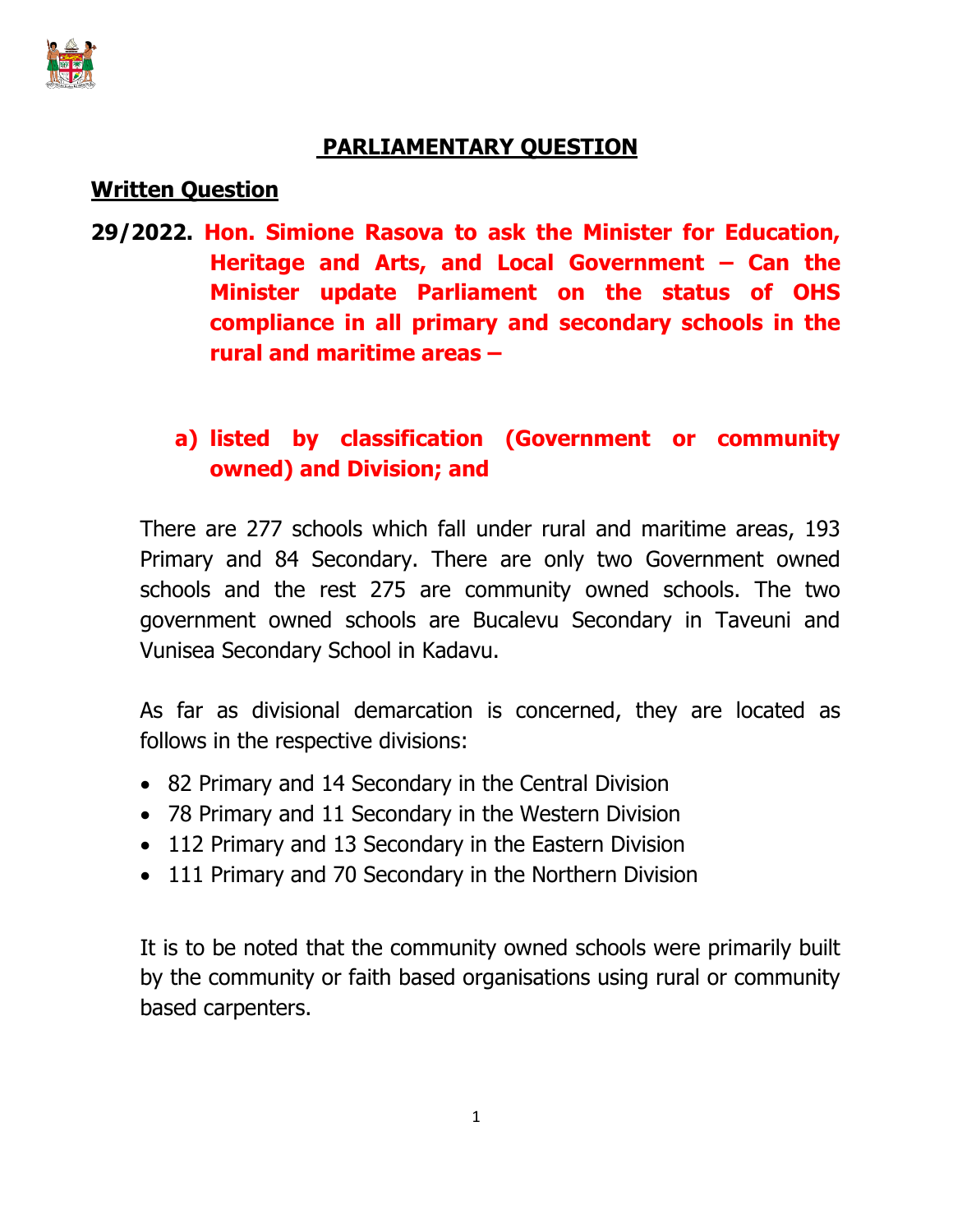In those days buildings were built without a proper building plan and also without an engineer's certificate. Some of these buildings were built before independence or immediately after independence. These are very old structures and over the years have started weathering.

Health and safety is a shared responsibility when it comes to schools and for other community owned structures such as community halls and churches. For community owned schools, the school management committee is mainly responsible for the OHS compliance because the building belongs to them. The Fiji First government is aware of the deteriorating state of schools, so it is supporting the schools with the Free Education Grant which they can use for the maintenance of the school buildings.

Free Education Grant has one of the allocations specifically for building and compound maintenance which is 20% of total grant given each Term, to ensure school infrastructure is safe and conducive for learning.

So far the Ministry has provided funding in the form of capital projects for schools approximately \$4 million over the past 6 years to carry out rehabilitation and renovation work for schools under FEG.

Therefore, with the grant support from the Ministry, it is the responsibility of the school management to improve the infrastructure to make it OHS compliance.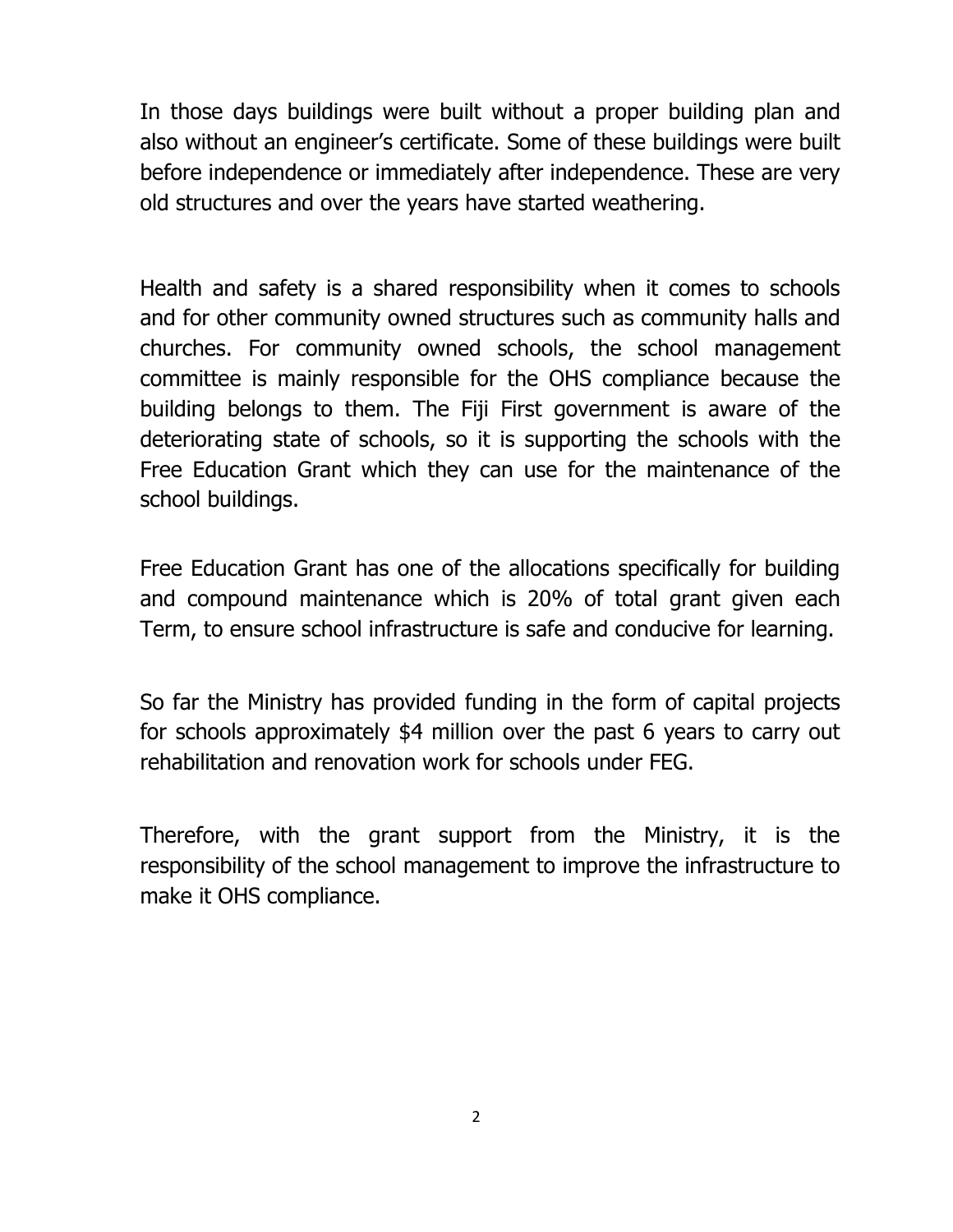The two government schools, Bucalevu Secondary and Vunisea Secondary are also built long time ago where buildings were built in line with the requirements in those days but as the owners of the building, Ministry has been using the Grant for the upkeep of the building and to be OHS compliance. Even the recent building done at Vunisea Secondary by the Japanese Government worth of \$ 589,791.70 is OHS compliance.

## **b) Plans for compliance if the school has some defects.**

To comply with the OHS requirements, the schools can utilize the grant from the respective allocation and where needed, they can also apply for virement, which will be processed by the Corporate Services team and approved by the Permanent Secretary for Education.

Also, as the way forward, all school buildings (community or government owned) built by the government or through donor agencies as facilitated by the government after 2016 (post TC Winston) is under the initiative of building back better. All schools built by the Government and donor agencies comply with OHS requirements.

Under building back better, a rigid process is followed. For example all new buildings constructed needs to have a plan, stamped by a structural engineer and endorsed by the Municipal Councils, ensuring all statutory requirements are met. After the building is completed, OHS, NFA, Engineers check the building to ensure compliance is met before completion certificate is issued by the Municipal Councils.